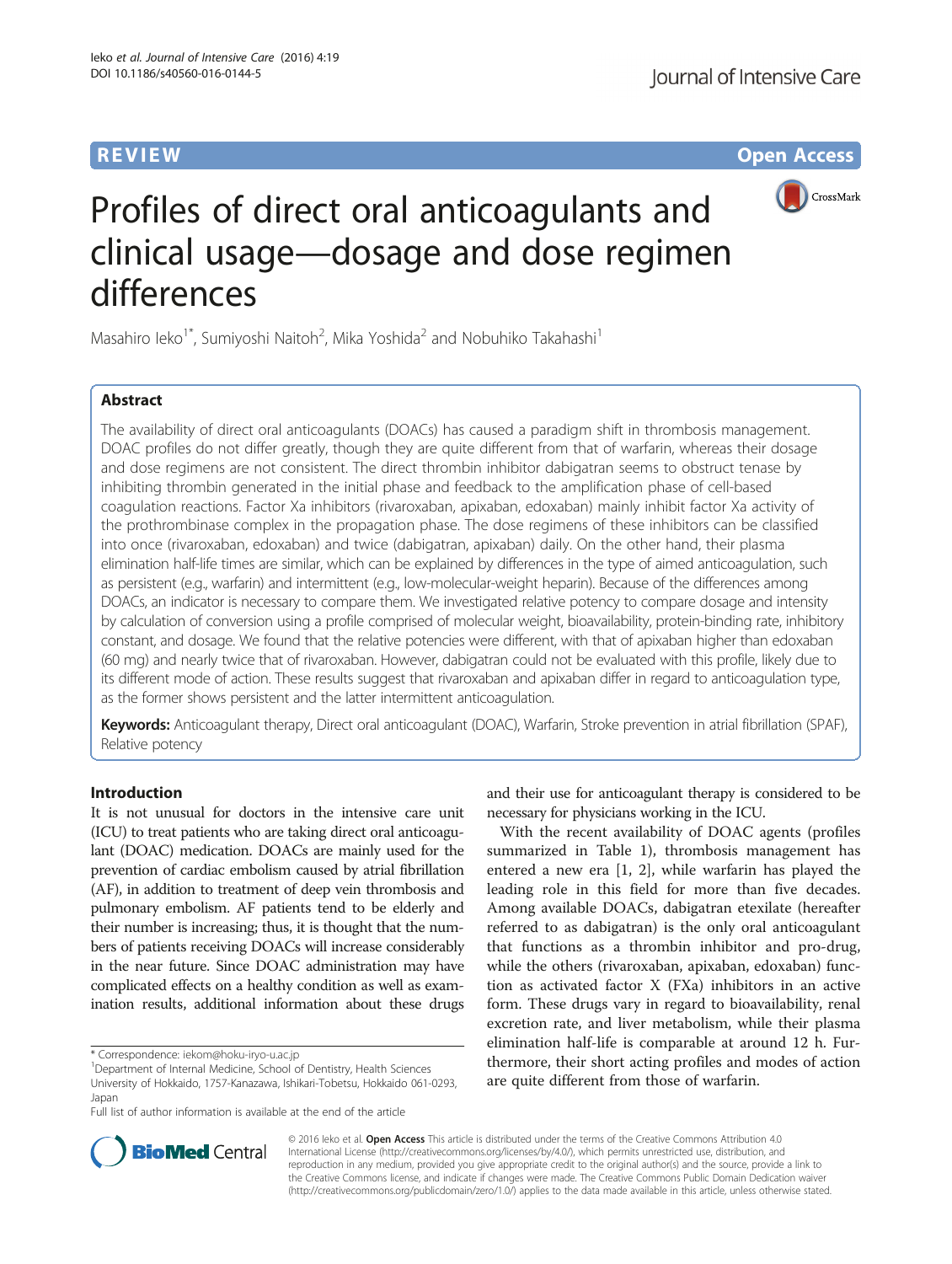<span id="page-1-0"></span>Table 1 Characteristics of direct oral anticoagulants

|                       | Dabigatran | Rivaroxaban    | Edoxaban   | Apixaban    |
|-----------------------|------------|----------------|------------|-------------|
| Inhibition target     | Factor lla | Factor Xa      | Factor Xa  | Factor Xa   |
| Pro-drug              | Yes        | Nο             | Nο         | Nο          |
| Liver metabolism      | ca. 20 %   | ca. 66 %       | NR.        | <b>NR</b>   |
| Renal excretion rate  | 80 %       | 36 %           | 35 %       | 25 %        |
| Flimination half-life | $14 - 17h$ | $7 - 11h$      | $9 - 11 h$ | $10 - 14 h$ |
| Bioavailability       | 6.5 %      | $80 - 100 %$   | 50 %       | 50 %        |
| Interaction           | $P$ -qp    | 3A4/2 J2, P-qp | 3A4, P-qp  | 3A4, P-qp   |
| Dosage form           | Capsule    | Tablet         | Tablet     | Tablet      |

Ila thrombin, Ca. approximately, NR not reported, P-gp p-glycoprotein (inhibitor), 3A4/2J2 cytochrome P450 3A4/2J2 (inhibitor), 3A4 cytochrome P450 3A4 (inhibitor)

Dabigatran and rivaroxaban were approved for clinical use as DOACs in European countries in 2008, after which edoxaban was approved in Japan and apixaban in Europe in 2011. These four agents are now available for clinical use to prevent venous thromboembolism (VTE) and mainly administered after major orthopedic surgery. In addition, they have received approval for cases of stroke prevention in atrial fibrillation (SPAF), while edoxaban, rivaroxaban, and apixaban have been approved for the treatment of acute deep vein thrombosis (DVT) and pulmonary thromboembolism (PTE). For SPAF cases, rivaroxaban and edoxaban, which have a relatively shorter half-life among DOACs, are administered once daily, while dabigatran and apixaban, which have a relatively longer half-life, are given in twice-daily regimens. When considering their half-life values, these administration protocols do not appear to be ideal. Although the efficacy and safety of all available DOACs have been demonstrated in clinical studies, the rationale for their dose regimens is unclear, though an indicator useful for comparing them has not been previously reported. In the present study, we attempted to develop such an indicator using a profile comprised of molecular weight, bioavailability, protein-binding rate, inhibitory constant, and dosage and then investigated the relative potency of each DOAC to compare dosage and intensity.

# Inhibitory effects of DOACs in cell-based coagulation reactions

For considering the anticoagulant mechanism of DOACs, the cell-based coagulation reaction [[3](#page-5-0)] method proposed by Hoffman is relatively useful (Fig. 1). The presence of tissue factor (TF) is revealed in endothelial cells or peripheral monocytes by physicochemical coagulation stimulation, such as endotoxin or immune complex of antiphospholipid antibodies, resulting in the formation of a small amount of thrombin, initial thrombin (initiation phase). Initial thrombin activates nearby platelets and coagulation factors except for fibrinogen. Tenase (X-ase) is then formed with FXIa, FIXa, and FVIIIa on the negative-charged phospholipid membrane of activated platelets, and FXa is converted from FX by X-ase. FXa forms a prothrombinase complex consisting of FVa and FXa on activated platelets, and thrombin is formed by that complex. This thrombin again activates platelets and coagulation factors (amplification phase), inducing the production of large amounts of FXa and



Fig. 1 Cell-based coagulation reaction. Tissue factor is revealed in endothelial cells or peripheral monocytes by physicochemical coagulation stimulation, resulting in the formation of a small amount of thrombin, initial thrombin (initial phase). Initial thrombin activates nearby platelets and coagulation factors. Tenase (X-ase) is then formed on the negative-charged phospholipid membrane of activated platelets, and FXa is converted from FX. FXa forms a prothrombinase complex on activated platelets, and thrombin is formed with that complex. This thrombin again activates platelets and coagulation factors (amplification phase), inducing the production of large amounts of FXa and thrombin (propagation phase), resulting in fibrin formation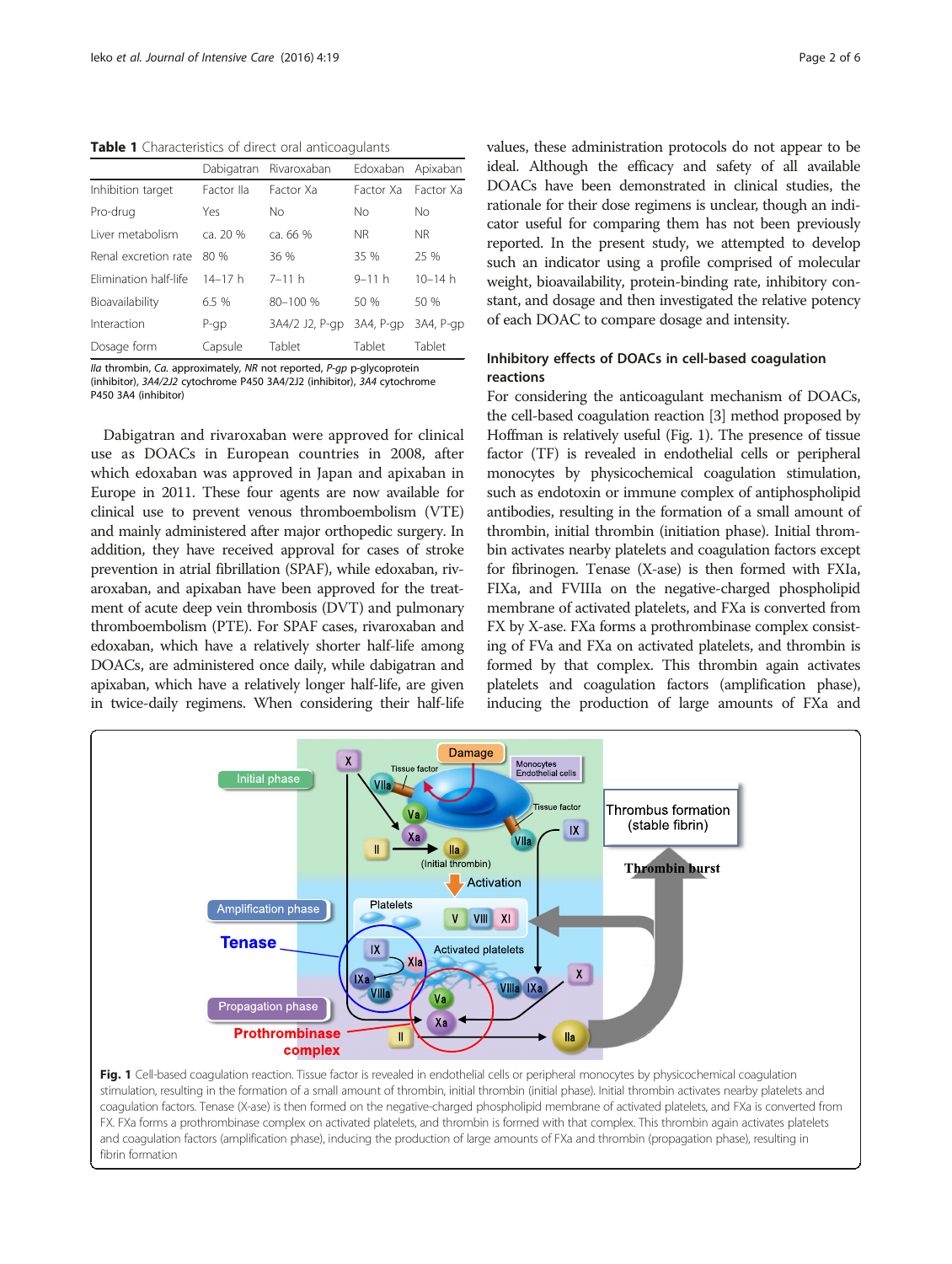<span id="page-2-0"></span>thrombin (propagation phase). The large amount of thrombin formed in the propagation phase plays a role to form fibrin, resulting in thrombus formation.

Direct thrombin inhibitors such as dabigatran seem to obstruct X-ase by inhibiting thrombin generated in the initiation phase as well as feedback to the amplification phase of cell-based coagulation reactions. X-ase consists of activated intrinsic coagulation factors; thus, the influence of a direct thrombin inhibitor may be reflected in activated partial thromboplastin time (APTT), which is used as a screening test for intrinsic coagulation factors. On the other hand, inhibitors of FXa are considered to inhibit the activity of factor Xa mainly in the prothrombinase complex of the propagation phase. The effects of Xa inhibitors may be reflected in prothrombin time (PT), used as a screening test for extrinsic and common pathway coagulation factors, as the prothrombinase complex consists of activated common pathway coagulation factors. DOACs are considered to show stronger anticoagulant effects because these agents are able to inhibit X-ase and prothrombinase complex, which are amplified systems in the coagulation reaction. The purpose of the coagulation reaction is to immediately generate excess thrombin with X-ase and prothrombinase. Thus, it seems that anticoagulants primarily act to inhibit these amplification systems.

# Dosage and dose regimen of DOACs for each indication

The dosages and dose regimens of DOACs for VTE prevention and SPAF indication are summarized in Table 2. DOAC dosage and dose regimens have been investigated in phase II as well as phase III studies with dose-adjusted warfarin, which was selected according to phase II results. Safety evaluations have also been performed in an SPAF phase II study, though dose conclusions based on efficacy evaluation are impossible due to the very low incidence of stroke. Therefore, it seems that dosage and dose regimen can be selected based on data from phase II studies for other indications (primarily treatment of DVT and PTE), or by utilizing data from a phase II study of SPAF and then investigating using multiple arms in a phase III study. According to published information, rivaroxaban and

apixaban were investigated by the former approach, while dabigatran and edoxaban were investigated using the latter in a three-arm design that compared low and high doses of DOACs with dose-adjusted warfarin.

With dabigatran, a daily dose of 220 mg is used in a twice daily regimen for SPAF, while a once daily regimen has been selected for VTE prevention [\[4](#page-5-0)–[6](#page-5-0)]. Indeed, for three of the four available DOACs (edoxaban, rivaroxaban, dabigatran), reduction of trough level using a once daily regimen is recommended for at least VTE prevention. Conversely, with apixaban, a twice daily regimen was reported to be consistently selected for both VTE prevention and SPAF indication, with the rationale apparently based on a comparison conducted in a phase II VTE prevention study [\[7\]](#page-5-0). Although the efficacy of 5 mg of apixaban given once daily was nearly comparable to that of 2.5 mg given twice daily, the bleeding incidence trends (major and all bleeding) were not consistent in a comparison between once and twice daily dosages with total daily doses ranging from 5 to 20 mg. Thus, it is possible that the dosage and dose regimen for each DOAC is not based on appropriate or adequate evidence.

# Differences in dose regimens among DOACs and their antithrombotic effects

The anticoagulant activity of warfarin shows no significant diurnal variation, and the agent provides a persistent anticoagulant effect by moderate reductions of several coagulation factors. In terms of inhibition of thrombus formation, persistent anticoagulation throughout the day may be an advantage, though that is associated with an increased risk of bleeding. On the other hand, DOACs show intermittent anticoagulant effects because of their short half-lives. Intermittent anticoagulation may raise a concern about suppression of thrombus formation. A sufficient anticoagulant effect was shown to be obtainable with a once daily regimen of low-molecular-weight heparin agents such as enoxaparin, which have a shorter half-life of only 4 h [[8\]](#page-5-0), and the clinical efficacy of intermittent anticoagulation was proven when those were used as prophylaxis for thrombosis.

**Table 2** Doses of each DOAC for approved indications in Europe, the USA, and Japan

|             | VTE prevention (V) |        | SPAF (S)             |            | $(S)/(V)$ daily          |
|-------------|--------------------|--------|----------------------|------------|--------------------------|
|             | Dose               | Area   | Dose                 | Area       | dose ratio               |
| Dabigatran  | 220 mg OD          | EU     | 150 mg BID110 mg BID | EU, JP     | $1 - 1.4$                |
|             |                    |        | 150 mg BID           | US         |                          |
| Rivaroxaban | 10 mg OD           | EU, US | 20 mg OD             | EU, US     | 2                        |
|             |                    |        | 15 mg OD             | JP         | $\overline{\phantom{0}}$ |
| Apixaban    | 2.5 mg BID         | EU     | 5 mg BID             | EU, US, JP | 2                        |
| Edoxaban    | 30 mg OD           | JP     | 60 mg OD30 mg OD     | EU, US, JP |                          |

The dose for edoxaban for SPAF has not yet been confirmed, though results of 30- and 60-mg administrations have been reported in phase III studies OD once daily, BID twice daily, EU Europe, US United States of America, JP: Japan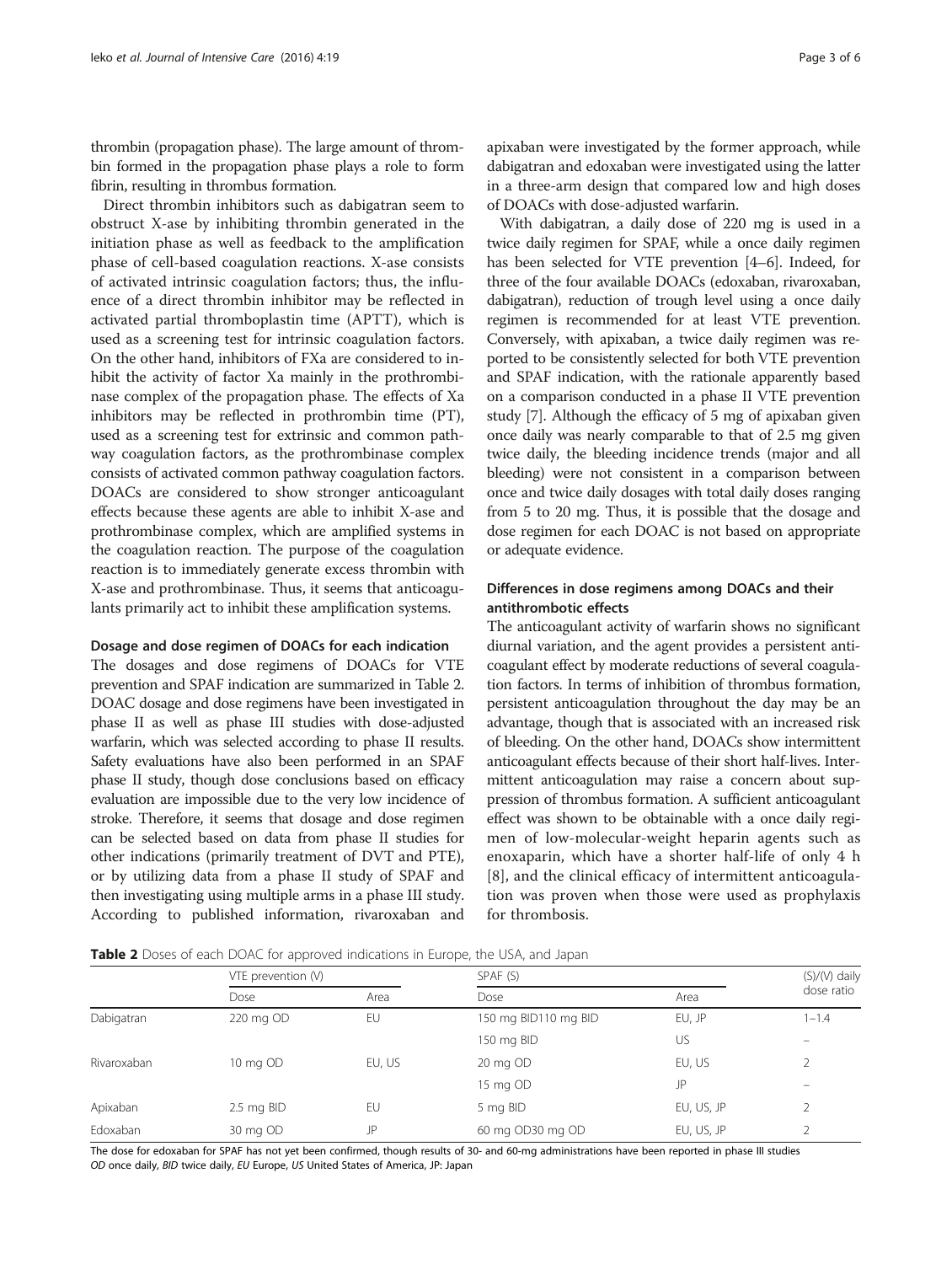When a DOAC with a half-life of about 12 h is administered twice daily at 12-h intervals, the next dose is given at around the half-life time point. Theoretically, the plasma concentration at the trough is maintained at a level higher than half of the peak plasma concentration. In practice, a certain level of the plasma concentration area overlaps the next one, which causes a steady increase in the trough level [\[8](#page-5-0)]. In other words, if a DOAC is administered with a twice daily regimen, the trough level is increased, and the difference between the peak and trough levels is reduced, which can be interpreted as persistent anticoagulation similar to that seen with warfarin. However, in clinical cases, the anticoagulant effect of apixaban is satisfactorily maintained, without actual accumulation. It is considered that the Ki value of apixaban is lower as compared to other Xa inhibitors, though the detailed reason for this phenomenon is unknown. On the other hand, if a DOAC is administered as a once daily regimen, there is a larger difference between the peak and trough levels. At the trough level, hemostatic activity is nearly normal, as most of the effect of the administered DOAC disappears. This can be interpreted as intermittent anticoagulation similar to that reported for low-molecularweight heparin, which has quite a short half-life of 4 h and is administered in a once or twice daily regimen. These issues are summarized in Fig. 2.

With intermittent anticoagulation, the risk of thrombus formation during the period of no anticoagulation around the trough should be considered. In normal subjects, physiological coagulation inhibitors, such as tissue factor pathway inhibitor (TFPI) and the thrombomodulin (TM) protein C system, as well as antithrombin (AT) and fibrinolytic activities likely act to prevent thrombus formation over the endocardium of the left atrial appendage. However, in patients with atrial fibrillation, a sufficient level of physiological anticoagulation does not seem to be obtainable; thus, they tend to have a risk of thrombosis. Interestingly, it was reported that decreased expressions of both mRNA and proteins of TFPI and TM were found in left atrial cells of rapid pacing model rats in comparison with those from healthy rats [\[9](#page-5-0)]. On the other hand, other physiological coagulation inhibitors such as AT exists in these patients if TFPI and the TM-protein C system are impeded, and some anticoagulant effects by AT are expected for the prevention of thrombosis and fibrinolytic activity, even in patients with atrial fibrillation. This weak endogenous anticoagulation effect is considered to remain even when the plasma concentration of the administered DOAC is reduced. Therefore, it may enable the use of DOACs in a once daily regimen in which the anticoagulant effect disappears at the trough phase, though the risk of thrombosis increases as compared with that at the peak phase.

With edoxaban, a higher bleeding rate was reported in cases with a twice daily regimen as compared to once at the same daily dose [[10](#page-5-0)]; thus, once daily is recommended for that drug. A once daily regimen is also recommended for rivaroxaban for similar reasons [[11](#page-5-0), [12](#page-5-0)]. On the other hand, apixaban showed comparable efficacy and safety with once and twice daily regimens for VTE prevention after total knee arthroplasty [\[7](#page-5-0)], as shown in Table [2](#page-2-0). With a direct thrombin inhibitor, a once daily regimen is not selected due to inadequate efficacy. While both regimens are available for Xa inhibitors, once daily is recommended for rivaroxaban and edoxaban based on better safety profiles and twice daily for apixaban because of better efficacy.

# Relative potency of DOAC

As noted above, DOAC dosages were determined based on the results of phase I and/or II trials and divided into normal and reduced doses. In addition, the effects were compared with those of warfarin therapy in worldwide large-scale clinical tests. Nevertheless, it is difficult to

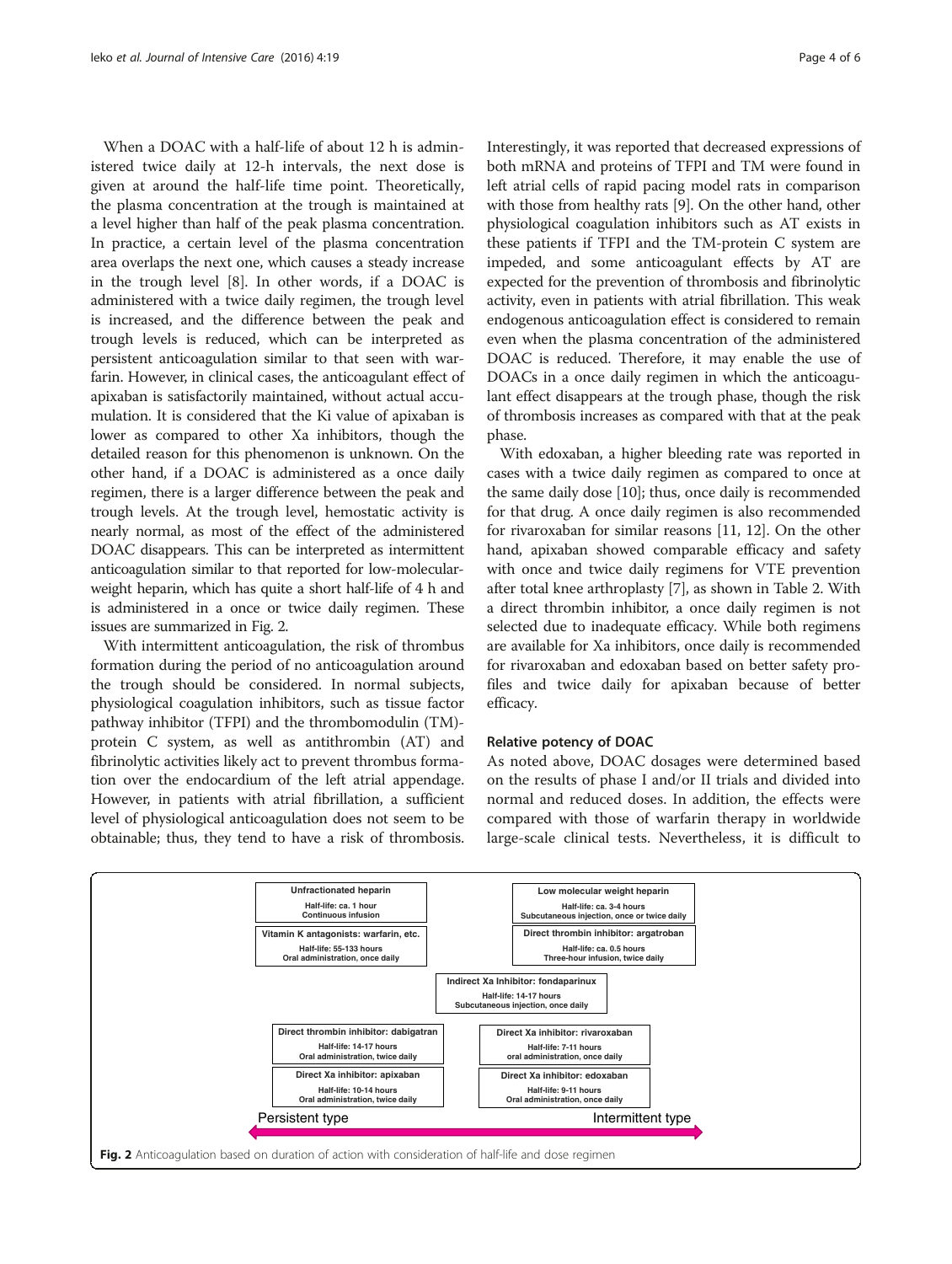directly compare the effects among DOACs, though a comparison of each drug with the effect of warfarin therapy is possible. Furthermore, the warfarin therapy groups in those past clinical trials of DOACs were not comprised of the same members and their backgrounds differed, making it difficult to compare the effects of each DOAC. Nevertheless, some indicators are useful to examine DOAC regimens at different dosages; thus, we attempted to compare their potency using drug-related parameters. With an oral medication, the amount of drug that appears in plasma can be approximately calculated using dose, bioavailability, and protein-binding ratio. Furthermore, by adding the inhibition constant to this scheme, the extent of inhibition of the target coagulation factor in blood can be calculated for each DOAC. Using this method, we first calculated the potency of 20 mg of rivaroxaban and then compared potencies based on that of rivaroxaban, with the results shown in Table 3. The profile of each DOAC (molecular weight, bioavailability, protein-binding rate, inhibitory constant) was essentially gathered from the detailed review of Eriksson BI et al. [[13\]](#page-5-0). However, some parameters were not used in that study; thus, the bioavailability of rivaroxaban and molecular weight and bioavailability of edoxaban were obtained from the review of Harbrecht U [\[1](#page-5-0)], and the protein-binding rate of edoxaban was obtained from the original report of Ogata K et al. [\[14](#page-5-0)]. We initially attempted to convert the potency of an Xa inhibitor in comparison with dabigatran as the standard, though those could not be compared, likely because of their different pharmacological actions, since the volume of thrombin is much larger than that of Xa. Thus, the Ki

value of a thrombin inhibitor cannot be compared with that of an Xa inhibitor, since Ki is calculated from the concentrations of free enzymes and free inhibitor, and their complex. As a result, conversion was done using rivaroxaban, the first clinically available Xa inhibitor, as the standard.

We found it interesting that our potency calculation findings showed that the doses of apixaban and edoxaban were comparable even though the dose regimens were different, and much higher than rivaroxaban at its customary dose. With reduced doses, edoxaban was found to be nearly comparable to rivaroxaban; hence, apixaban remained even higher. However, the standard daily dose of DOACs, excluding dabigatran, for SPAF is twice that used for VTE prevention (20 and 10 mg, respectively, for rivaroxaban; 10 and 5 mg, respectively, for apixaban); thus, the daily dosage of edoxaban is most likely to be 60 mg (30 mg when given twice daily). If that is true, it is very interesting that the potency of edoxaban at 60 mg was shown to be similar to that of apixaban at 10 mg despite the different dose regimens and doses selected from various clinical studies.

Although the dose of apixaban is 5 mg, lowest among available DOACs, its anticoagulant efficacy seems to be greater than that of rivaroxaban and edoxaban when based on this comparison. Moreover, our findings suggest that apixaban therapy can maintain a persistent level of anticoagulation similar to that shown by warfarin by administering as a twice daily regimen, which provides more than 90 % of the potency of rivaroxaban (equivalent to 18.68 mg of rivaroxaban twice daily), while it also maintains an intensity close to the peak obtained with a once daily regimen of

|                                                                                | Rivaroxaban | Dabigatran | Apixaban | Edoxaban    |
|--------------------------------------------------------------------------------|-------------|------------|----------|-------------|
| Molecular weight (Da)                                                          | 436         | 628        | 460      | 548         |
| (a) Molecular weight ratio to rivaroxaban                                      |             | 1.44       | 1.06     | 1.26        |
| Bioavailability (%)                                                            | $90^{*a}$   | 6.5        | 66       | $47.5*^{c}$ |
| (b) Bioavailability ratio to rivaroxaban                                       |             | 13.85      | 1.36     | 1.89        |
| Protein binding (%)                                                            | $93.5*^{b}$ | 35         | 87       | $49.5*^{d}$ |
| (c) Protein-binding ratio to rivaroxaban                                       |             | 0.37       | 0.93     | 0.53        |
| Inhibitory constant; Ki (nM)                                                   | 0.4         | 4.5        | 0.08     | 0.56        |
| (d) Ki ratio to rivaroxaban                                                    |             | 11.25      | 0.20     | 1.40        |
| (A) Total ratio to rivaroxaban = $(a)X(b)X(c)X(d)$                             |             | 83.99      | 0.27     | 1.77        |
| (B) SPAF customary daily dose (mq)                                             | 20          | 300        | 10       | 60          |
| Potency conversion; matching dose for customary<br>dose of rivaroxaban (B)/(A) | 20          | 3.57       | 37.35    | 33.99       |
| (C) SPAF reduced daily dose (mg)                                               | 15          | 220        | 5        | 30          |
| Potency conversion; matching dose for reduced<br>dose of rivaroxaban (C)/(A)   | 15          | 2.62       | 18.68    | 17.00       |

\*Average from <sup>a</sup>80–100, <sup>b</sup>92–95, <sup>c</sup>45–50, <sup>d</sup>40–59

SPAF stroke prevention in atrial fibrillation, Ki inhibitory constant

## Table 3 Potency conversion of DOAC